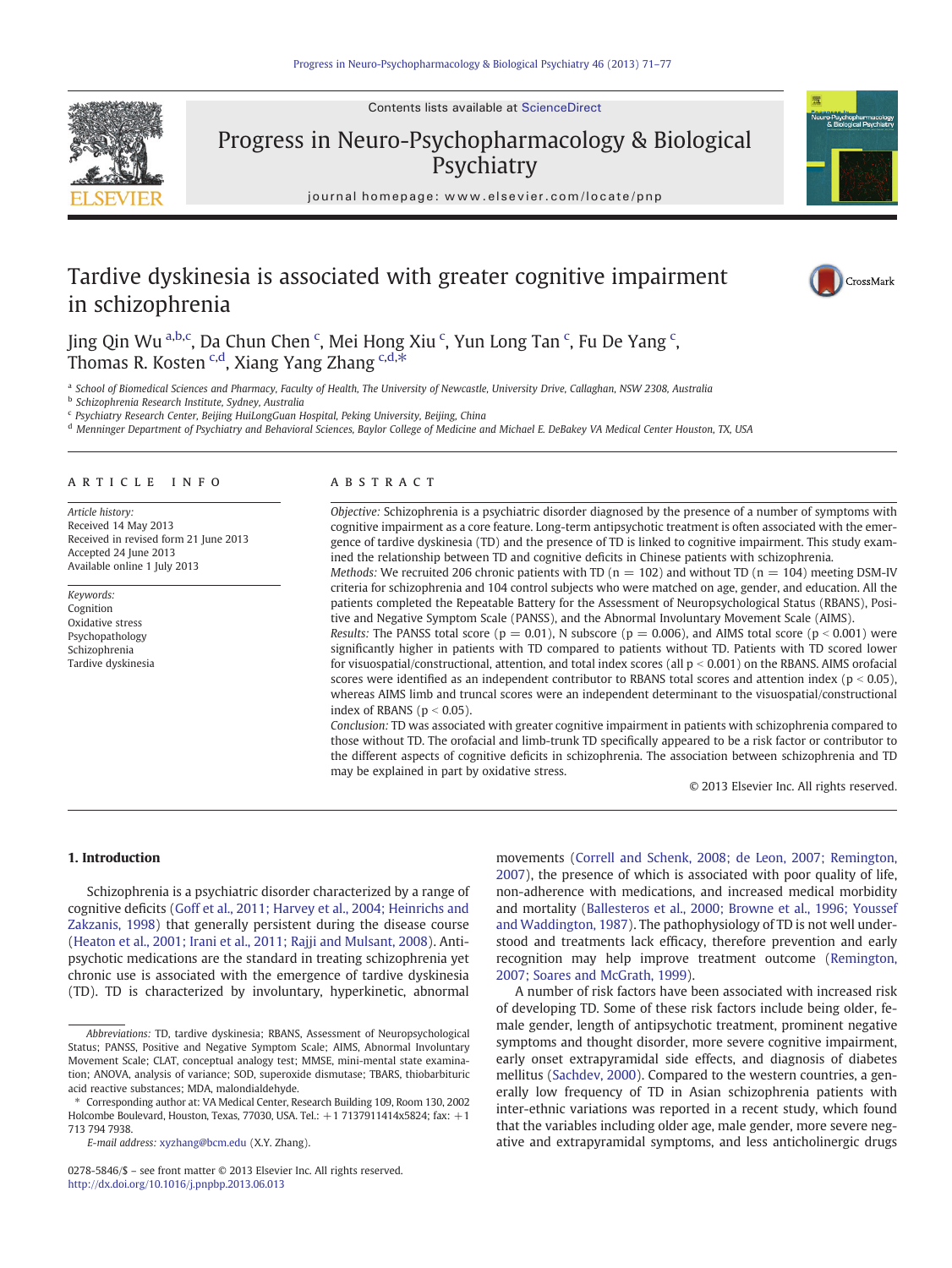<span id="page-1-0"></span>were independently associated with TD [\(Xiang et al., 2011\)](#page-6-0). Among the aforementioned risk factors, a number of studies have consistently implicated chronic antipsychotic treatment and aging as risk factors in the development of TD [\(Glazer, 2000a, 2000b; Patterson et](#page-5-0) [al., 2005; Zhang et al., 2009b](#page-5-0)), whereas cognitive impairment has been less frequently studied. Both Wegner et al. and Waddington et al. assessed cognition in approximately 30 individuals with schizophrenia using the conceptual analogy test (CLAT) and an abbreviated ten-question mental test and found those with TD performed worse [\(Waddington and Youssef, 1986; Wegner et al., 1985a\)](#page-5-0). Further, two studies have linked orofacial dyskinesia and cognitive impairment as assessed by the mini-mental state examination (MMSE) [\(Byne et](#page-5-0) [al., 1998; Waddington et al., 1987](#page-5-0)). Earlier studies found cognitive deficits preceded the onset of TD and may be a risk factor [\(Struve](#page-5-0) [and Willner, 1983; Wegner et al., 1985b\)](#page-5-0), whereas others found that TD was predictive of impaired cognitive function in association with the development of orofacial dyskinesia ([Waddington and](#page-5-0) [Youssef, 1996\)](#page-5-0). Overall, although these studies link TD and cognitive impairment in patients with schizophrenia, they were limited by relatively small sample sizes and neuropsychological tests applied, which were either across only a limited number of cognitive domains or relatively insensitive (MMSE) ([Randolph et al., 1998](#page-5-0)).

In the study presented here, we recruited three groups of more than 100 individuals each including patients with schizophrenia with and without TD, as well as age-, gender-, education-matched controls in a Chinese population. Additionally, we assessed subjects using the Repeatable Battery for the Assessment of Neuropsychological Status (RBANS) across five cognitive domains in addition to the Abnormal Involuntary Movement scale [\(Randolph et al., 1998\)](#page-5-0). To our knowledge, this was the first study to investigate possible relationships with cognitive function in schizophrenics and TD in a Chinese population.

#### 2. Methods

#### 2.1. Ethics statement

The research protocol was approved by the Institutional Review Board, Beijing Hui-Long-Guan hospital. A psychiatrist explained the research protocol and procedures to the potential subject. The description of the study was tailored to maximize the understanding of the subject using language appropriate to the subject's level of comprehension, and emotional readiness. If the subject was willing to consent to participate in the study the researcher provided an in depth description to the subject and in certain instances, to their

#### Table 1

Characteristics of controls, schizophrenic patients with and without TD.

parents or guardians. In cases where the parents or guardians were entrusted with assessing the subject's participation, they gave their written consent on behalf of the subject.

#### 2.2. Subjects

Two hundred and six inpatients (Han Chinese) with schizophrenia were recruited from Beijing Hui-Long-Guan hospital, a Beijing-cityowned psychiatric hospital. All patients met the following inclusion criteria: 1) age 40–73 years, Han Chinese; 2) confirmed DSM-IV diagnosis of schizophrenia; 3) with at least 5 years of illness; and 4) had been receiving stable doses of oral antipsychotic drugs for at least 12 months before entry into the study. All patients were of the chronic type and had been ill for an average of 29.9  $\pm$  8.0 years on current antipsychotic treatment for an average of 4.2  $\pm$  4.3 years. Patients were hospitalized for about 9 years (9.1  $\pm$  7.2). Since admission, all patients received dietetically balanced hospital meals, which were occasionally supplemented by gifts (usually fruit). Patients had the opportunity to exercise for about an hour per day. Antipsychotic drug treatment was mainly monotherapy with the most common medications consisting of clozapine, risperidone, perphenazine, sulpiride, chlorpromazine, and haloperidol. A mean daily dose of antipsychotics (Table 1), including both the first- and second-generation antipsychotics, was converted to approximate daily mean chlorpromazine milligram equivalents for each subject using standard guidelines ([Lehman et al., 2004; Woods,](#page-5-0) [2003\)](#page-5-0). In addition, patients received one ( $n = 67$ ), two or three  $(n = 10)$  different antiparkinsonian drugs.

Age-, gender-, and education-matched control subjects ( $n = 104$ ) were recruited from the local community in Beijing. Current mental status and personal or family history of any mental disorder was assessed by unstructured interviews. None of the healthy control subjects presented a personal or family history of psychiatric disorder. All subjects are Han Chinese recruited at the same period from the Beijing area. Demographic data for patients and normal controls are summarized in Table 1.

A complete medical history, physical examination and laboratory tests were obtained from patients and control subjects. Any subjects with major medical illness were excluded. None of the subjects met criteria for drug or alcohol abuse or dependence.

#### 2.3. Clinical measures

Each subject filled out a detailed questionnaire that recorded general information, sociodemographic characteristics, and medical and

| Characteristic                          | Normal controls | Patients without TD | Patients with TD  | F or $X^2$ | p value      |  |
|-----------------------------------------|-----------------|---------------------|-------------------|------------|--------------|--|
|                                         | $(n = 104)$     | $(n = 104)$         | $(n = 102)$       |            |              |  |
| Male/female                             | 83/21           | 83/21               | 81/21             | 0.007      | 0.997        |  |
| Age (yrs)                               | 55.4 $\pm$ 5.7  | $55.2 + 4.7$        | $55.2 + 7.6$      | 0.043      | 0.958        |  |
| Education (yrs)                         | $9.0 \pm 3.3$   | $9.1 \pm 2.4$       | $9.4 \pm 2.2$     | 0.677      | 0.509        |  |
| Age of onset (yrs)                      |                 | $24.9 + 6.5$        | $25.5 + 6.4$      | 0.481      | 0.489        |  |
| Number of hospitalizations              |                 | $4.3 + 4.5$         | $4.0 + 2.7$       | 0.432      | 0.512        |  |
| Antipsychotic types                     |                 |                     |                   | 0.377      | 0.539        |  |
| <b>Typical</b>                          |                 | 13                  | 10                |            |              |  |
| Atypical                                |                 | 91                  | 92                |            |              |  |
| Daily AP dose (mg/day) (CPZ equivalent) |                 | 585.4 $\pm$ 801.4   | $446.3 \pm 431.3$ | 2.386      | 0.124        |  |
| Duration of treatment (ms)              |                 | $49.7 \pm 54.3$     | $51.7 \pm 49.9$   | 0.071      | 0.790        |  |
| PANSS total score                       |                 | $59.0 + 13.8$       | $63.7 + 12.1$     | 6.609      | $0.011*$     |  |
| P subscore                              |                 | $12.2 \pm 6.1$      | $13.1 + 5.0$      | 1.417      | 0.235        |  |
| N subscore                              |                 | $21.1 + 7.1$        | $23.8 + 6.4$      | 7.659      | $0.006***$   |  |
| G subscore                              |                 | $25.7 \pm 5.1$      | $26.9 \pm 5.1$    | 2.510      | 0.115        |  |
| AIMS total score                        |                 | $1.1 \pm 1.3$       | $6.7 + 2.4$       | 433.513    | $< 0.001$ ** |  |
|                                         |                 |                     |                   |            |              |  |

TD: tardive dyskinesia; AP: antipsychotic; CPZ: chlorpromazine; PANSS: Positive and Negative Symptom Scale; P: PANSS positive symptom subscale; N: PANSS negative symptom subscale; G: PANSS general psychopathology subscale; AIMS: Abnormal Involuntary Movement Scale.

\*  $p < 0.05$ . \*\*  $\bar{p}$  < 0.01.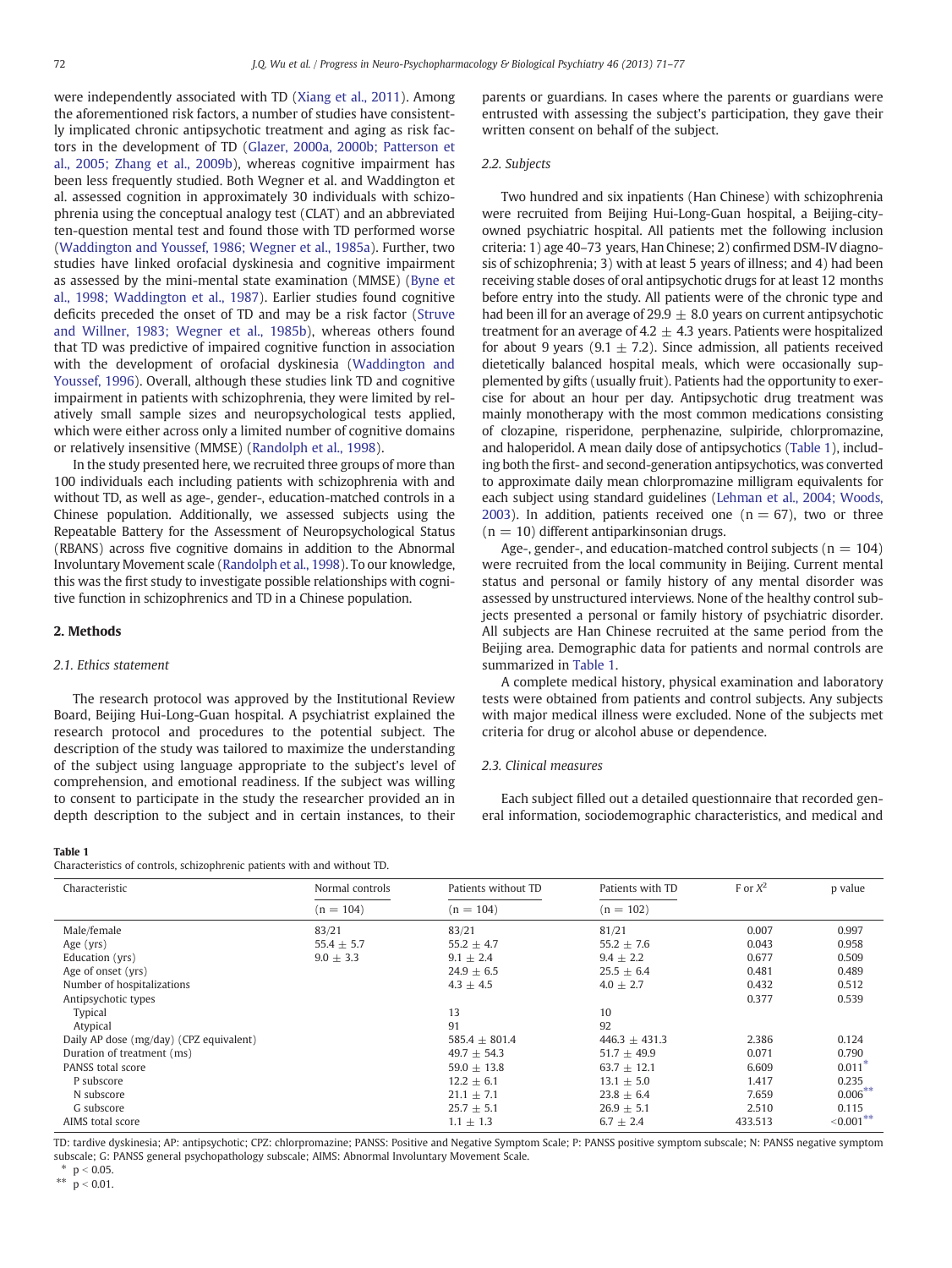<span id="page-2-0"></span>psychological conditions. Additional information was collected from available medical records and collateral data (from family and/or treating clinician). Four experienced psychiatrists who were blinded to the clinical status of the patients assessed the severity of tardive dyskinesia using the abnormal involuntary movement scale (AIMS) [\(Guy, 1976](#page-5-0)).

Diagnosis of TD was based on the Research Diagnostic Criteria (RDC) in DSM-IV, in combination with the criteria of [Schooler and](#page-5-0) [Kane \(1982\)](#page-5-0). Dyskinesia was classified as present in a particular subject with an AIMS score of at least three (moderate degree) in any body part or with at least two (mild degree) in two or more body parts. Each item on the AIMS ranges from 0 to 4, and the total AIMS score was calculated by adding items 1–7. The patients with TD were re-evaluated at least 1 month later for TD using the AIMS and diagnosed with TD only if both evaluations consistently revealed the presence of TD.

Psychopathology was assessed using the Positive and Negative Syndrome Scale (PANSS) [\(Kay et al., 1987](#page-5-0)) on the same day as the TD evaluation. All raters for the AIMS and PANSS had simultaneously attended a training session in their use before this study started. After training repeated assessments showed a correlation coefficient between raters of greater than 0.84 was maintained for the PANSS and 0.88 for the AIMS total scores.

The Repeatable Battery for the Assessment of Neuropsychological Status (RBANS, Form A) ([Randolph et al., 1998](#page-5-0)) was individually administered to measure cognitive functioning. The RBANS is comprised of 12 subtests that are used to calculate 5 age-adjusted index scores and a total score. Test indices are Immediate Memory (comprised of List Learning and Story Memory tasks); Visuospatial/Constructional (comprised of Figure Copy and Line Orientation tasks); Language (comprised of Picture Naming and Semantic Fluency tasks); Attention (comprised of Digit Span and Coding tasks); and Delayed Memory (comprised of List Recall, Story Recall, Figure Recall, and List Recognition tasks). Our group previously translated RBANS into Chinese and the clinical validity and its test-retest reliability established among controls and schizophrenic patients ([Zhang et al., 2009a](#page-6-0)). Each subject came in the testing room on a separate day to be introduced to our research center by a research member and a proper training session had been performed for individual to become acclimated to the testing environment and computerized tasks.

### 2.4. Statistical analysis

Demographic and clinical variables of TD and non-TD groups were compared using analysis of variance (ANOVA) for continuous variables and chi-squared for categorical variables. We compared RBANS scores among the three groups using ANOVA and Scheffé test was used to perform post-hoc pairwise comparisons (non-TD versus controls; TD versus controls; TD versus non-TD). When significance was found in ANOVA, the effect of gender, age, education, duration of antipsychotic treatment, type and dose of antipsychotic drugs was tested by adding these variables to the analysis model as covariates. Relationships between variables have been assessed with Pearson's product moment correlation coefficients. Bonferroni corrections were applied to each test to adjust for multiple testing. Stepwise multivariate analysis using RBANS total or the index scores as the dependent variable was used to investigate the impact of a range of variables including gender, age, education, duration of antipsychotic treatment, type and dose of antipsychotic drugs, and AIMS orofacial and limb-trunk scores. SPSS version 17.0 was used to do all statistical analysis. Data are presented as mean and standard deviation (mean  $\pm$  SD). All p-values are two tailed with significance level set at 0.05.

## 3. Results

[Table 1](#page-1-0) shows the demographic data of all subjects as well as the characteristics of schizophrenic patients with and without TD. There was no significant difference in age, gender, and education between those with TD, those without TD, and normal controls (all  $p > 0.05$ ). Compared to patients without TD, those with TD had significantly higher levels of negative symptom subscale of PANSS ( $p < 0.01$ ) and higher PANSS total score ( $p < 0.05$ ). These differences remained significant after adjusting for gender, age, education, age of onset, number of hospitalization, daily antipsychotic dose, and duration of treatment ( $p < 0.05$ ). Patient's AIMS score was positively associated with the PANSS total and its subscales ( $r = 0.14$  for all subscales,  $r = 0.19$  for the sum; all  $p < 0.05$ ), but not with other demographic or clinical variables (all  $p > 0.05$ ), and only the association with PANSS total score survived Bonferroni correction (adjusted  $p =$ 0.028).

Between schizophrenia patients with and without TD, there was no significant difference in the number of hospitalizations, antipsychotic types, daily antipsychotic dose (chlorpromazine equivalent), duration of antipsychotic treatment or antiparkinsonian drugs (all  $p > 0.05$ ). However, there was a significant difference in AIMS total score between patients with TD and without TD (6.7  $\pm$  2.4 vs. 1.1  $\pm$  1.3, F = 433.5,  $df = 1$ , 204, p < 0.001). This difference remained significant after covarying for gender, age, education, duration of antipsychotic treatment, type and dose of antipsychotic drugs ( $p < 0.001$ ).

# 3.1. Cognitive performance in healthy controls and schizophrenia with and without TD

The mean and standard deviation of RBANS total and index scores of 102 TD, 104 non-TD, and 104 controls are shown in Table 2. The significant differences in the cognition of patients with TD compared to those without TD included the lower RBANS total score (67.2  $\pm$  12 vs. 73.1  $\pm$  13.6, F = 16.8, df = 1, 204, p = 0.017) and subscales of Visuospatial/Constructional (79.8  $\pm$  16.7 vs. 86.2  $\pm$  20.3, F = 17.1, df = 1, 204, p = 0.031), language  $(84 \pm 13 \text{ vs. } 88.4 \pm 13.1, \text{ F} =$ 11.1, df = 1, 204, p = 0.041), and attention (77  $\pm$  13.8 vs. 84  $\pm$ 15, F = 21.7, df = 1, 204,  $p = 0.009$ ). After controlling for gender,

Table 2

Comparison of total and index scores of the RBANS between schizophrenia patients with TD, without TD, and controls.

|                                                                                                           | Normal controls                                                                                    | Patients without TD                                                                            | Patients with TD                                                                                                          |                                             | p value                                                      | Corrected $p^*$                                              |
|-----------------------------------------------------------------------------------------------------------|----------------------------------------------------------------------------------------------------|------------------------------------------------------------------------------------------------|---------------------------------------------------------------------------------------------------------------------------|---------------------------------------------|--------------------------------------------------------------|--------------------------------------------------------------|
|                                                                                                           | $(n = 104)$                                                                                        | $(n = 104)$                                                                                    | $(n = 102)$                                                                                                               |                                             |                                                              |                                                              |
| Immediate memory<br>Visuospatial/constructional<br>Language<br>Attention<br>Delayed memory<br>Total scale | $74.1 + 17.3$<br>$80.4 + 14.6$<br>$95.8 + 10.5$<br>$87.6 + 19.2$<br>$88.3 + 15.1$<br>$80.7 + 14.3$ | $63.2 + 18.2$<br>$86.2 + 20.3$<br>$88.4 + 13.1$<br>$84 + 15$<br>$74.3 + 20.6$<br>$73.1 + 16.6$ | $58.8 + 15.1$<br>$79.8 + 16.7^*$<br>$84 + 13$ <sup>*</sup><br>$77 + 13.8$ <sup>**</sup><br>$69.2 + 18.9$<br>$67.2 + 12^*$ | 22.2<br>4.3<br>24.3<br>11.4<br>29.7<br>22.5 | < 0.001<br>0.015<br>< 0.001<br>< 0.001<br>< 0.001<br>< 0.001 | < 0.001<br>0.089<br>< 0.001<br>< 0.001<br>< 0.001<br>< 0.001 |

 $*$  indicates significance of the comparisons between TD and non-TD groups.

# refers to Bonferroni corrections.

\*  $p < 0.05$ .<br>\*\*  $p < 0.01$  $p < 0.01$ .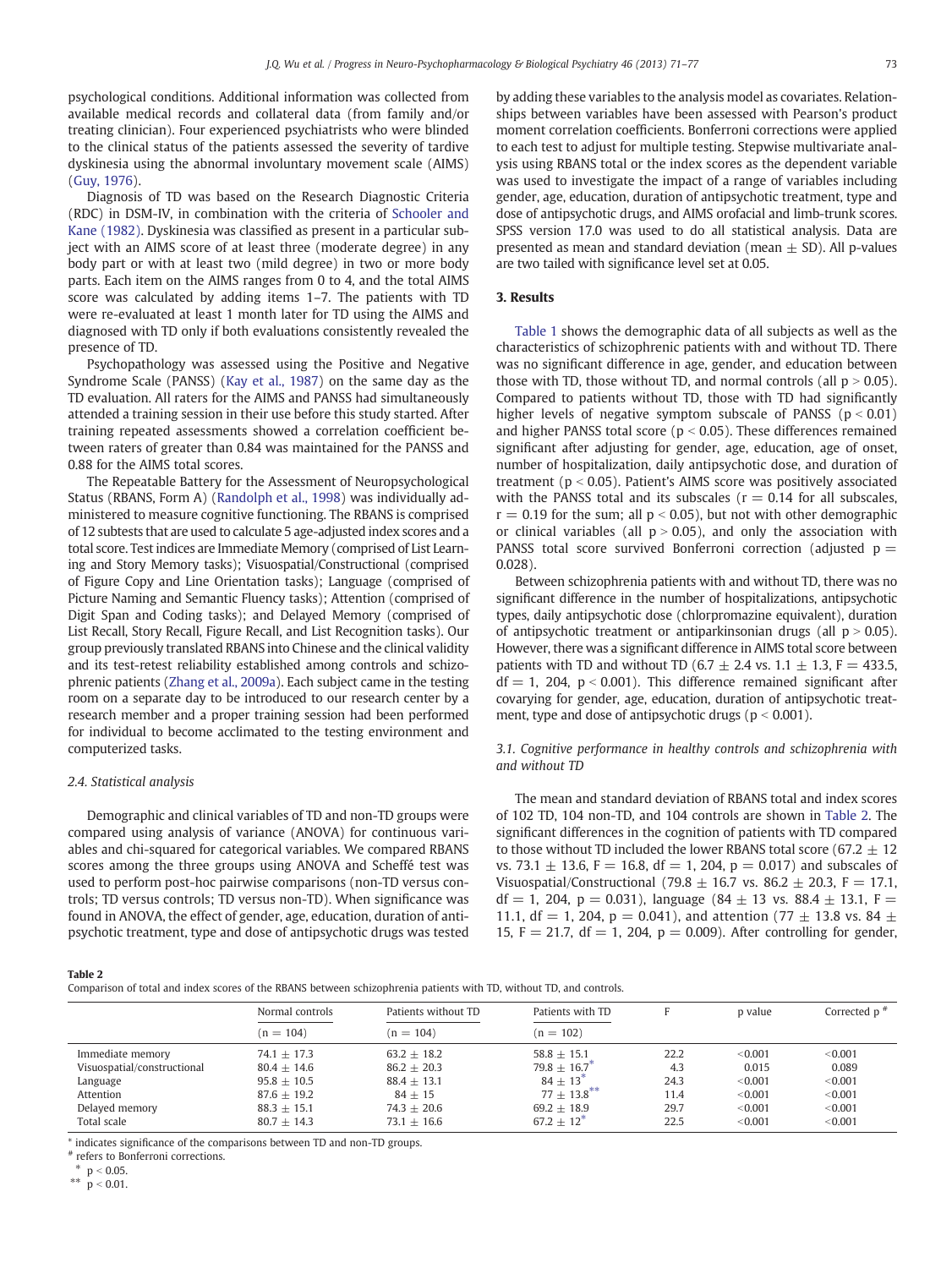<span id="page-3-0"></span>age, education, age of onset, number of hospitalization, daily antipsychotic dose, duration of treatment and antiparkinsonian drugs, all the differences remained significant with improved p values for RBANS total score ( $p < 0.05$ ), the subscales of Visuospatial/Constructional  $(p < 0.01)$  and attention (p < 0.05; all df = 1,197), except that the significance of language index lost ( $p > 0.05$ ). Furthermore, both schizophrenic patients with and without TD scored lower on total score and the indexes of immediate memory, language, and delayed memory than the controls ([Table 2](#page-2-0); all  $p < 0.001$ ). These differences remained significant after covarying for sex, age, and education (all  $p < 0.001$ ).

#### 3.2. Correlation between AIMS score and cognitive performance

The RBANS total score and its indexes of visuospatial/constructional, attention, and language were negatively associated with the orofacial scores of AIMS (the sum of the first 4 items) for all schizophrenic patients group ( $p = 0.01$ ,  $r = -0.18$ ;  $p = 0.02$ ,  $r = -0.16$ ;  $p = 0.004$ ,  $r = -0.2$ ; and  $p = 0.003$ ,  $r = -0.2$ ; all df = 204), respectively. In addition, the attention index of RBANS was also negatively associated with AIMS limb and truncal scores (sum of the items 5–7;  $r = -0.14$ ,  $df = 204$ ,  $p = 0.04$ ). However, there were no significant associations between RBANS total score or its indexes and AIMS facial or limb and truncal scores in either TD or non-TD group alone (all  $p > 0.05$ ).

Stepwise multivariate regression analysis using RBANS and its index scores as dependent variables was performed for all patients to investigate possible independent determinants from variables including age, gender, education, age of onset, number of hospitalization, antipsychotic agent type, dose and duration of treatment, AIMS orofacial and limb and truncal score, and PANSS and its subscales. This analysis identified negative symptom of PANSS ( $\beta = -0.273$ , t =  $-4.005$ , p < 0.0005), gender ( $\beta$  = 0.267 t = 4.035, p < 0.0005), antipsychotic dose ( $\beta = -0.211$ , t = -3.162, p = 0.002), age  $(\beta = -0.215, t = -3.186, p = 0.002)$ , age of onset ( $\beta = 0.166$ , t = 2.447, p = 0.015), and AIMS orofacial score ( $\beta$  = -0.147,  $t = -2.172$ , $p = 0.031$ ) as independent contributors to RBANS total score, which together accounted for 27% of the variance in RBANS total score. AIMS orofacial score was also found to be an independent contributor to the attention index of RBANS (Fig. 1;  $\beta = -0.176$ ,  $t = -2.480$ ,  $p = 0.014$ ). Similarly, AIMS limb and truncal score was detected as an independent determinant of visuospatial/constructional index (Fig. 1;  $\beta = -0.150$ , t =  $-2.047$ , p = 0.04) along with other two contributors including education ( $\beta = 0.212$ , t = 2.901, p = 0.004) and negative symptom scores of PANSS ( $\beta = -0.197$ ,  $t = -2.683$ ,  $p = 0.008$ ).

#### 4. Discussion

Our data showed that cognitive scores on the RBANS total scale and three subscales (language, immediate and delayed memory) were significantly lower in schizophrenic patients than in normal controls [\(Table 2](#page-2-0)). The RBANS total score and two subscales (visuospatial/ constructional and attention) were significantly lower in patients with TD compared to those without TD. Interestingly, AIMS orofacial scores were identified as an independent contributor to RBANS total scores and its attention index, whereas AIMS limb and truncal scores were found to be an independent determinant to the visuospatial/ constructional index of RBANS (Fig. 1). This suggests that the orofacial TD and the limb and trunk TD may play a differential role in the cognitive deficits seen in schizophrenia. To the best of our knowledge, this is the first study to associate two major subsyndromes of TD with specific cognitive impairments in Han Chinese schizophrenic patients.

Our finding that schizophrenic patients had lower RBANS total scales with or without TD compared to normal controls ([Table 2\)](#page-2-0) is in line with previous studies ([Condray and Yao, 2011; Palmer et al.,](#page-5-0) [2009; Sharma and Antonova, 2003\)](#page-5-0). These results are particularly consistent with a report by Dickerson et al., which showed significant differences on the RBANS total score and all of the measured domains in schizophrenia compared to normal controls [\(Dickerson et al.,](#page-5-0) [2004\)](#page-5-0). Unlike Dickerson et al., we did not detect significantly lower scores on the visuospatial/constructional index in schizophrenic patients, which may arise from the differences in demographic and clinical status between the two samples such as age and duration of treatment.

We also found lower cognitive performance on RBANS total score and its two indices (the visuospatial/constructional and attention) in patients with TD compared to patients without TD ([Table 2](#page-2-0)). The



Fig. 1. RBANS attention and visuospatial/constructional indexes were negatively associated with AIMS orofacial and limb-trunk scores in schizophrenic patients, respectively  $(p < 0.05)$ .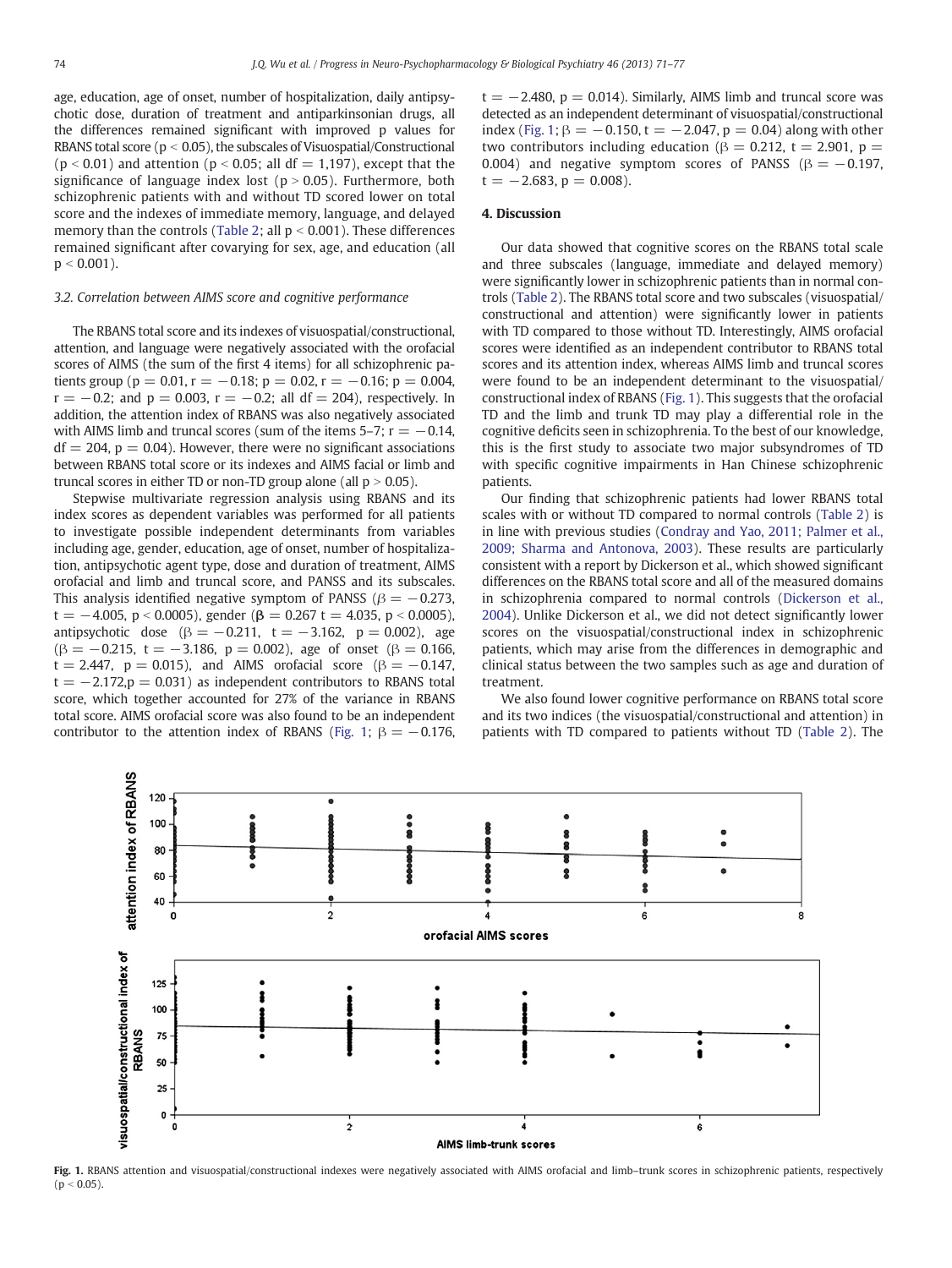present study employed a larger cohort ([Table 1\)](#page-1-0) compared to previous studies yet effectively replicated earlier findings that patients with schizophrenia and TD exhibited significant deficits in cognitive performance on neuropsychological tests ([Davis et al., 1992;](#page-5-0) [Waddington and Youssef, 1986, 1996; Waddington et al., 1987;](#page-5-0) [Wegner et al., 1985b\)](#page-5-0). While most of these studies used a cross sectional design to show that patients with TD suffered more preexisting cognitive impairment than did patients without TD [\(Davis et al.,](#page-5-0) [1992; Waddington and Youssef, 1986; Waddington et al., 1987;](#page-5-0) [Wegner et al., 1985b\)](#page-5-0), two studies further investigated this relationship using a longitudinal design. Wegner et al. observed that patients who developed TD showed greater preexisting cognitive impairment prior to the onset of TD compared to those that did not develop TD [\(Wegner et al., 1985b](#page-6-0)). Additionally, Waddington et al. found that patients demonstrating the progressive onset of emergence of TD over time also showed a marked deterioration in cognitive function [\(Waddington and Youssef, 1996\)](#page-5-0). These studies, by studying the same patients over time to remove cohort effects and increase detecting power, further confirmed the association between cognitive dysfunction and TD.

We investigated the association between TD and cognition using multivariate analysis and found that AIMS orofacial score was an independent contributor to RBANS total scores and its attention index, whereas AIMS limb and truncal score was an independent determinant to the visuospatial/constructional index [\(Fig. 1\)](#page-3-0). These results suggest that the orofacial TD may be the risk factor or contributor for general cognitive deficits and attention, whereas the limb-trunk TD may be the risk factor or contributor for visuospatial/constructional cognition. Consistent with our finding, Waddington et al. has demonstrated that the presence of either marked cognitive dysfunction or muteness bore a consistent and highly significant primary association with both the presence and the overall severity of orofacial dyskinesia [\(DeWolfe et al., 1988; Waddington et al., 1987](#page-5-0)). In addition, DeWolfe et al. has reported that facial and limb TD symptoms significantly correlated with 11 and 2 WAIS (Wechsler Adult Intelligence Scale) scores, respectively. Taken together, our and previous results suggest that two major subsyndromes of TD based upon topography, the orofacial and limb–trunk dyskinesia, may differentially contribute to specific cognitive deficits in schizophrenia.

The mechanisms underlying the association of TD with impaired cognition are still open to a variety of interpretations, one of which is that greater cognitive impairment in schizophrenia may be due to preexisting neural substrates that may infer vulnerability to develop TD in response to antipsychotic treatment [\(Waddington et al.,](#page-5-0) [1993\)](#page-5-0). Evidence in favor of this hypothesis is supported by increased ventricle-brain ratio among older, chronically ill schizophrenic patients with persistent orofacial TD ([King et al., 1991; Waddington et](#page-5-0) [al., 1989](#page-5-0)), which is not present in relatively young patients with TD [\(Gold et al., 1991\)](#page-5-0). It is possible however that the association between cognitive impairment and TD may reflect not a neural-based vulnerability but rather a state marker for TD [\(Waddington et al., 1993](#page-5-0)). Indeed, a longitudinal study found that poor initial cognitive function was not predictive of the subsequent emergence of TD in older, chronically schizophrenic patients without TD, and only those who went on to develop orofacial TD were distinguished by cognition deterioration over the same time-frame their TD emerged [\(Waddington](#page-5-0) [et al., 1990\)](#page-5-0). Thus the aforementioned two hypotheses of organic vulnerability to versus state marker for TD are competing for interpreting the nature of the association between cognitive dysfunction and TD.

Increasing evidence however implicates oxidative stress as a major contributor to the pathophysiology of schizophrenia ([Bitanihirwe and](#page-5-0) [Woo, 2011; Yao and Keshavan, 2011\)](#page-5-0) and TD [\(Lohr et al., 1990; Peet et](#page-5-0) [al., 1993; Tsai et al., 1998; Yamada et al., 1997](#page-5-0)). Based on this evidence, it is possible that oxidative stress may contribute to the observed association between TD and cognition dysfunction. For example, studies have found lower levels of antioxidant markers superoxide dismutase (SOD) and thiobarbituric acid reactive substances (TBARS) in cerebrospinal fluid and peripheral tissues of schizophrenic patients with TD [\(Lohr et al., 1990; Peet et al., 1993; Tsai et al., 1998; Yamada et al.,](#page-5-0) [1997\)](#page-5-0). Our lab has also previously found lower levels of plasma SOD, glutathione peroxidase, catalase, total antioxidant status and higher malondialdehyde (MDA) levels in schizophrenic patients with TD compared to those without TD ([Chen et al., 2010; Zhang et al., 2003,](#page-5-0) [2007\)](#page-5-0). Moreover, total antioxidant status was significantly associated with attention index and RBANS total scores in schizophrenia patients [\(Zhang et al., 2012](#page-6-0)). Further, the oxidative stress marker, GSH-Px has been found to be negatively correlated with CT measures of brain atrophy in chronic schizophrenic patients ([Buckman et al., 1987, 1990](#page-5-0)). Compromised oxidative stress mechanisms may explain, in part, why those patients who develop orofacial TD experience cognition deterioration over the same time-frame their TD emerged [\(Waddington](#page-5-0) [et al., 1990\)](#page-5-0), since these two symptoms may both be due to oxidative stress. Although our speculation that oxidative stress may be linked to the development of TD and progressive cognitive decline is supported by some evidence, studies directly assessing a possible causal association are warranted.

In addition to the association between TD and cognition, we also found that the schizophrenia patients with TD displayed significantly higher levels of negative symptoms than those without TD, which replicated earlier work reporting significant association between TD and the negative symptoms on the PANSS ([Davis et al., 1992;](#page-5-0) [Waddington et al., 1987; Wang et al., 2012; Zhang et al., 2009b](#page-5-0)). Recently, a study further investigated whether patients who had the primary negative symptoms of schizophrenia (deficit schizophrenia) were more likely to experience TD than those without deficit schizophrenia [\(Telfer et al., 2011\)](#page-5-0). A significant association between deficit features and TD was detected, suggesting that the pathological process underlying deficit schizophrenia can predispose to the development of TD ([Telfer et al., 2011](#page-5-0)). Coincidently, we previously showed that the negative symptoms reflected by PANSS negative subscore were also significantly correlated with MDA levels (oxidative stress marker) in schizophrenics with TD ([Zhang et al., 2007](#page-6-0)). Taken together, it is plausible to speculate that oxidative stress could be one of the pathological processes underlying deficit schizophrenia, predisposing to the development of TD and this hypothesis warrants further investigation.

There are several factors that limit the findings of the present study. First, this study uses a cross-sectional and retrospective design as the psychometric assessments are completed after the development of TD. Thus, it is unknown whether cognitive impairment precedes the motor disorder or vice versa. Second, the ability to generalize our study is limited by our sample of chronically hospitalized patients with more severe psychopathology and longer duration of illness than typical psychotic outpatients or first episode and drug-naïve patients with schizophrenia. Third, the age of patients included in our sample was wide ranging (40–73 yrs) and generally older compared to other studies (mean 55 yrs). The impact of aging on cognitive decline is clear and in our sample, age is an independent contributor to RBANS total score. Nevertheless, after statistically controlling for the effects of age, the association between TD and cognition remained significant. In addition, it is worthy of mentioning that age factor also has implications in abnormal movements, specifically in spontaneous dyskinesias which are more common in older individuals and can be mistaken for TD, even though we had two assessments of TD diagnosis for each subject. Fourth, our study linking TD to symptoms did not exclude the possibility that individuals who have TD are being masked by antipsychotic treatment, and would only be evident in the case of dose reduction or discontinuation. For example, atypical antipsychotic drug clozapine has been reported to exert a favorable effect on TD in a proportion of patients, and it has even been claimed to be the drug of choice for patients with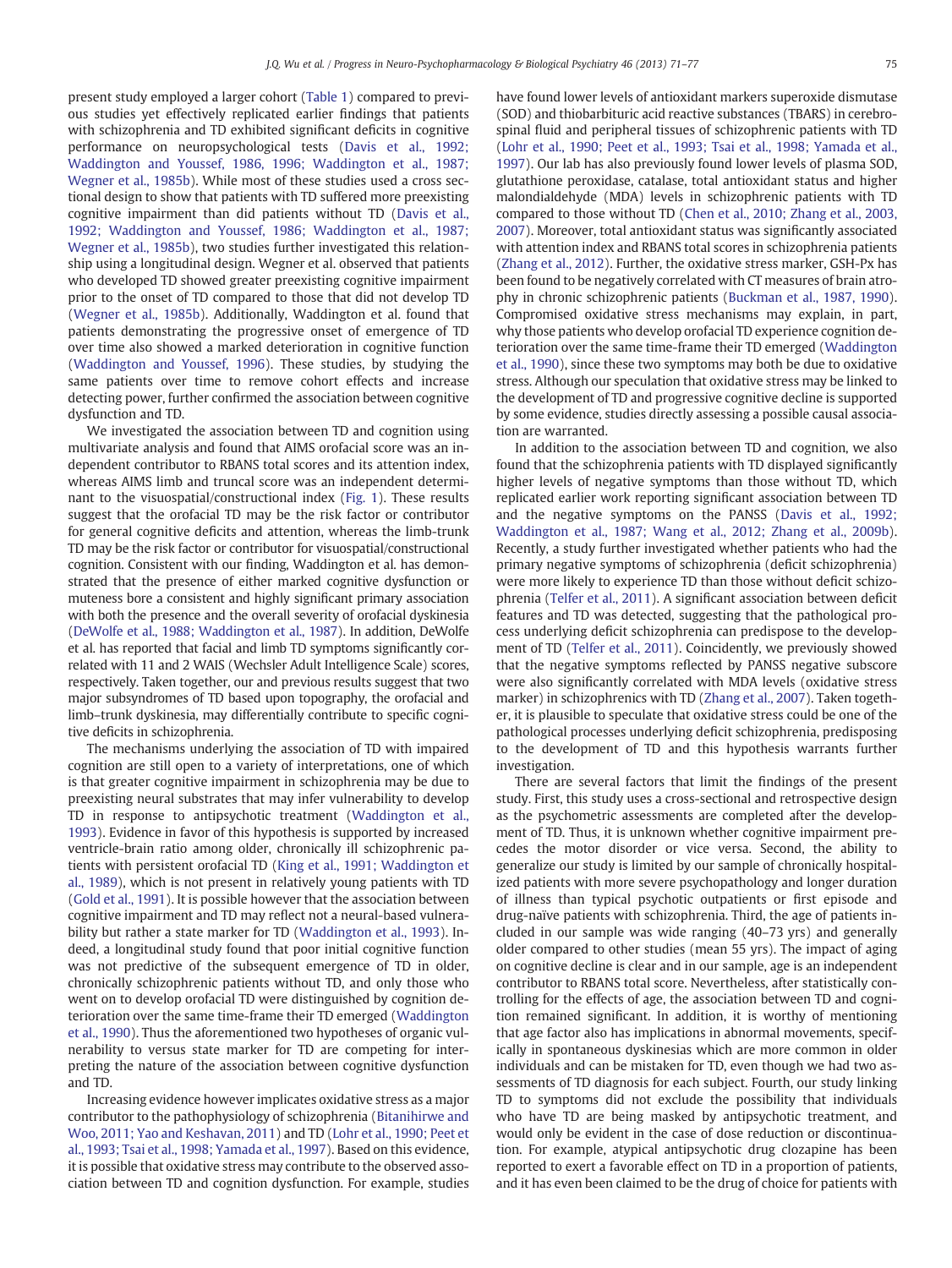<span id="page-5-0"></span>TD (Remington, 2007), which may attenuate or sometimes eliminate or 'mask' TD. Finally, we did not screen patients for non-prescription drug use which has been shown to have a significant impact on cognitive performance (Pace-Schott et al., 2008).

#### 5. Conclusion

Our results demonstrate that schizophrenic patients with TD experienced greater cognitive impairment than those without TD. AIMS orofacial score was an independent contributor to RBANS total scores and its attention index, whereas AIMS limb-truncal score was an independent determinant to the visuospatial/constructional index. Development of orofacial and limb–trunk TD may be a risk factor for the degree of cognitive impairment in schizophrenia. While the mechanisms underlying the association of TD with impaired cognition are still open to a variety of interpretations, we hypothesize that oxidative stress may contribute significantly to the observed association between TD and cognition dysfunction. This postulation is compatible with popular hypotheses of neural substrate vulnerability or state marker due to antipsychotics. Nevertheless, the speculative role of oxidative stress serving as a functionally linking node between TD and impaired cognition warrants further investigation.

### Acknowledgments

This work was funded by the grant from the Stanley Medical Research Institute (03T-459 and 05T-726), and the Department of Veterans Affairs, VISN 16, Mental Illness Research, Education and Clinical Center (MIRECC), United States National Institute of Health K05-DA0454, P50-DA18827 and U01-MH79639. JQW received an NHMRC postdoctoral training fellowship (GNT1016870). These sources had no further role in study design, data collection and analysis, decision to publish, or preparation of the article.

### References

- Ballesteros J, Gonzalez-Pinto A, Bulbena A. [Tardive dyskinesia associated with higher](http://refhub.elsevier.com/S0278-5846(13)00124-3/rf0005) [mortality in psychiatric patients: results of a meta-analysis of seven independent](http://refhub.elsevier.com/S0278-5846(13)00124-3/rf0005) [studies. J Clin Psychopharmacol 2000;20:188](http://refhub.elsevier.com/S0278-5846(13)00124-3/rf0005)–94.
- Bitanihirwe BK, Woo TU. [Oxidative stress in schizophrenia: an integrated approach.](http://refhub.elsevier.com/S0278-5846(13)00124-3/rf0010) [Neurosci Biobehav Rev 2011;35:878](http://refhub.elsevier.com/S0278-5846(13)00124-3/rf0010)–93.
- Browne S, Roe M, Lane A, Gervin M, Morris M, Kinsella A, et al. [Quality of life in schizophrenia:](http://refhub.elsevier.com/S0278-5846(13)00124-3/rf0015) [relationship to sociodemographic factors, symptomatology and tardive dyskinesia. Acta](http://refhub.elsevier.com/S0278-5846(13)00124-3/rf0015) [Psychiatr Scand 1996;94:118](http://refhub.elsevier.com/S0278-5846(13)00124-3/rf0015)–24.
- Buckman TD, Kling AS, Eiduson S, Sutphin MS, Steinberg A. [Glutathione peroxidase and](http://refhub.elsevier.com/S0278-5846(13)00124-3/rf0025) [CT scan abnormalities in schizophrenia. Biol Psychiatry 1987;22:1349](http://refhub.elsevier.com/S0278-5846(13)00124-3/rf0025)–56.
- Buckman TD, Kling A, Sutphin MS, Steinberg A, Eiduson S. [Platelet glutathione peroxi](http://refhub.elsevier.com/S0278-5846(13)00124-3/rf0020)[dase and monoamine oxidase activity in schizophrenics with CT scan abnormalities:](http://refhub.elsevier.com/S0278-5846(13)00124-3/rf0020) [relation to psychosocial variables. Psychiatry Res 1990;31:1](http://refhub.elsevier.com/S0278-5846(13)00124-3/rf0020)–14.
- Byne W, White L, Parella M, Adams R, Harvey PD, Davis KL. [Tardive dyskinesia in a](http://refhub.elsevier.com/S0278-5846(13)00124-3/rf0030) [chronically institutionalized population of elderly schizophrenic patients: prevalence](http://refhub.elsevier.com/S0278-5846(13)00124-3/rf0030) [and association with cognitive impairment. Int J Geriatr Psychiatry 1998;13:473](http://refhub.elsevier.com/S0278-5846(13)00124-3/rf0030)–9.
- Chen da C, Xiu MH, Liu H, Zhang BS, Wang Y, Kosten TR, et al. [Reduced status of plasma](http://refhub.elsevier.com/S0278-5846(13)00124-3/rf0035) [total antioxidant capacity in schizophrenia with tardive dyskinesia. J Psychiatr Res](http://refhub.elsevier.com/S0278-5846(13)00124-3/rf0035) [2010;44:1111](http://refhub.elsevier.com/S0278-5846(13)00124-3/rf0035)–2.
- Condray R, Yao JK. [Cognition, dopamine and bioactive lipids in schizophrenia. Front](http://refhub.elsevier.com/S0278-5846(13)00124-3/rf0040) [Biosci \(Schol Ed\) 2011;3:298](http://refhub.elsevier.com/S0278-5846(13)00124-3/rf0040)–330.
- Correll CU, Schenk EM. [Tardive dyskinesia and new antipsychotics. Curr Opin Psychiatry](http://refhub.elsevier.com/S0278-5846(13)00124-3/rf0045) [2008;21:151](http://refhub.elsevier.com/S0278-5846(13)00124-3/rf0045)–6.
- Davis EJ, Borde M, Sharma LN. [Tardive dyskinesia and type II schizophrenia. Br J Psychiatry](http://refhub.elsevier.com/S0278-5846(13)00124-3/rf0050) [1992;160:253](http://refhub.elsevier.com/S0278-5846(13)00124-3/rf0050)–6.
- de Leon J. [The effect of atypical versus typical antipsychotics on tardive dyskinesia: a](http://refhub.elsevier.com/S0278-5846(13)00124-3/rf0055) [naturalistic study. Eur Arch Psychiatry Clin Neurosci 2007;257:169](http://refhub.elsevier.com/S0278-5846(13)00124-3/rf0055)–72.
- DeWolfe AS, Ryan JJ, Wolf ME. [Cognitive sequelae of tardive dyskinesia. J Nerv Ment Dis](http://refhub.elsevier.com/S0278-5846(13)00124-3/rf0060) [1988;176:270](http://refhub.elsevier.com/S0278-5846(13)00124-3/rf0060)–4.
- Dickerson F, Boronow JJ, Stallings C, Origoni AE, Cole SK, Yolken RH, [Cognitive functioning](http://refhub.elsevier.com/S0278-5846(13)00124-3/rf0065) [in schizophrenia and bipolar disorder: comparison of performance on the Repeatable](http://refhub.elsevier.com/S0278-5846(13)00124-3/rf0065) [Battery for the Assessment of Neuropsychological Status. Psychiatry Res 2004;129:](http://refhub.elsevier.com/S0278-5846(13)00124-3/rf0065) 45–[53.](http://refhub.elsevier.com/S0278-5846(13)00124-3/rf0065)
- Glazer WM. [Expected incidence of tardive dyskinesia associated with atypical antipsy](http://refhub.elsevier.com/S0278-5846(13)00124-3/rf0070)[chotics. J Clin Psychiatry 2000a;61\(Suppl. 4\):21](http://refhub.elsevier.com/S0278-5846(13)00124-3/rf0070)–6.
- Glazer WM. [Review of incidence studies of tardive dyskinesia associated with typical](http://refhub.elsevier.com/S0278-5846(13)00124-3/rf0075) [antipsychotics. J Clin Psychiatry 2000b;61\(Suppl. 4\):15](http://refhub.elsevier.com/S0278-5846(13)00124-3/rf0075)–20.
- Goff DC, Hill M, Barch D. [The treatment of cognitive impairment in schizophrenia.](http://refhub.elsevier.com/S0278-5846(13)00124-3/rf0080) [Pharmacol Biochem Behav 2011;99:245](http://refhub.elsevier.com/S0278-5846(13)00124-3/rf0080)–53.
- Gold JM, Egan MF, Kirch DG, Goldberg TE, Daniel DG, Bigelow LB, et al. [Tardive dyskinesia:](http://refhub.elsevier.com/S0278-5846(13)00124-3/rf0085) [neuropsychological, computerized tomographic, and psychiatric symptom](http://refhub.elsevier.com/S0278-5846(13)00124-3/rf0085) findings. [Biol Psychiatry 1991;30:587](http://refhub.elsevier.com/S0278-5846(13)00124-3/rf0085)–99.
- Guy W. [ECDEU assessment manual for psychopharmacology: PUBLICATIONADM76-388.](http://refhub.elsevier.com/S0278-5846(13)00124-3/rf0305) [US Department of Health, Education, and Welfare; 1976.](http://refhub.elsevier.com/S0278-5846(13)00124-3/rf0305)
- Harvey PD, Green MF, Keefe RS, Velligan DI. [Cognitive functioning in schizophrenia: a](http://refhub.elsevier.com/S0278-5846(13)00124-3/rf0090) [consensus statement on its role in the de](http://refhub.elsevier.com/S0278-5846(13)00124-3/rf0090)finition and evaluation of effective treat[ments for the illness. J Clin Psychiatry 2004;65:361](http://refhub.elsevier.com/S0278-5846(13)00124-3/rf0090)-72.
- Heaton RK, Gladsjo JA, Palmer BW, Kuck J, Marcotte TD, Jeste DV. [Stability and course of](http://refhub.elsevier.com/S0278-5846(13)00124-3/rf0095) neuropsychological defi[cits in schizophrenia. Arch Gen Psychiatry 2001;58:24](http://refhub.elsevier.com/S0278-5846(13)00124-3/rf0095)–32.
- Heinrichs RW, Zakzanis KK. Neurocognitive defi[cit in schizophrenia: a quantitative](http://refhub.elsevier.com/S0278-5846(13)00124-3/rf0100) [review of the evidence. Neuropsychology 1998;12:426](http://refhub.elsevier.com/S0278-5846(13)00124-3/rf0100)–45. Irani F, Kalkstein S, Moberg EA, Moberg PJ. [Neuropsychological performance in older](http://refhub.elsevier.com/S0278-5846(13)00124-3/rf0105)
- [patients with schizophrenia: a meta-analysis of cross-sectional and longitudinal](http://refhub.elsevier.com/S0278-5846(13)00124-3/rf0105) [studies. Schizophr Bull 2011;37:1318](http://refhub.elsevier.com/S0278-5846(13)00124-3/rf0105)–26.
- Kay SR, Fiszbein A, Opler LA. [The positive and negative syndrome scale \(PANSS\) for](http://refhub.elsevier.com/S0278-5846(13)00124-3/rf0110) [schizophrenia. Schizophr Bull 1987;13:261](http://refhub.elsevier.com/S0278-5846(13)00124-3/rf0110)–76.
- King DJ, Wilson A, Cooper SJ, Waddington JL. [The clinical correlates of neurological soft](http://refhub.elsevier.com/S0278-5846(13)00124-3/rf0115) [signs in chronic schizophrenia. Br J Psychiatry 1991;158:770](http://refhub.elsevier.com/S0278-5846(13)00124-3/rf0115)–5.
- Lehman AF, Lieberman JA, Dixon LB, McGlashan TH, Miller AL, Perkins DO, et al. [Prac](http://refhub.elsevier.com/S0278-5846(13)00124-3/rf0120)[tice guideline for the treatment of patients with schizophrenia, second edition.](http://refhub.elsevier.com/S0278-5846(13)00124-3/rf0120) [Am J Psychiatry 2004;161:1](http://refhub.elsevier.com/S0278-5846(13)00124-3/rf0120)–56.
- Lohr JB, Kuczenski R, Bracha HS, Moir M, Jeste DV. [Increased indices of free radical](http://refhub.elsevier.com/S0278-5846(13)00124-3/rf0125) activity in the cerebrospinal fl[uid of patients with tardive dyskinesia. Biol Psychia](http://refhub.elsevier.com/S0278-5846(13)00124-3/rf0125)[try 1990;28:535](http://refhub.elsevier.com/S0278-5846(13)00124-3/rf0125)–9.
- Pace-Schott EF, Morgan PT, Malison RT, Hart CL, Edgar C, Walker M, et al. [Cocaine users](http://refhub.elsevier.com/S0278-5846(13)00124-3/rf0130) [differ from normals on cognitive tasks which show poorer performance during](http://refhub.elsevier.com/S0278-5846(13)00124-3/rf0130) [drug abstinence. Am J Drug Alcohol Abuse 2008;34:109](http://refhub.elsevier.com/S0278-5846(13)00124-3/rf0130)–21.
- Palmer BW, Dawes SE, Heaton RK. [What do we know about neuropsychological aspects](http://refhub.elsevier.com/S0278-5846(13)00124-3/rf0135) [of schizophrenia? Neuropsychol Rev 2009;19:365](http://refhub.elsevier.com/S0278-5846(13)00124-3/rf0135)–84.
- Patterson BD, Swingler D, Willows S. [Prevalence of and risk factors for tardive dyskinesia in](http://refhub.elsevier.com/S0278-5846(13)00124-3/rf0140) [a Xhosa population in the Eastern Cape of South Africa. Schizophr Res 2005;76:89](http://refhub.elsevier.com/S0278-5846(13)00124-3/rf0140)–97.
- Peet M, Laugharne J, Rangarajan N, Reynolds GP. [Tardive dyskinesia, lipid peroxidation,](http://refhub.elsevier.com/S0278-5846(13)00124-3/rf0145) [and sustained amelioration with vitamin E treatment. Int Clin Psychopharmacol](http://refhub.elsevier.com/S0278-5846(13)00124-3/rf0145) [1993;8:151](http://refhub.elsevier.com/S0278-5846(13)00124-3/rf0145)–3.
- Rajji TK, Mulsant BH. [Nature and course of cognitive function in late-life schizophrenia:](http://refhub.elsevier.com/S0278-5846(13)00124-3/rf0150) [a systematic review. Schizophr Res 2008;102:122](http://refhub.elsevier.com/S0278-5846(13)00124-3/rf0150)–40.
- Randolph C, Tierney MC, Mohr E, Chase TN. [The repeatable battery for the assessment](http://refhub.elsevier.com/S0278-5846(13)00124-3/rf0155) [of neuropsychological status \(RBANS\): preliminary clinical validity. J Clin Exp](http://refhub.elsevier.com/S0278-5846(13)00124-3/rf0155) [Neuropsychol 1998;20:310](http://refhub.elsevier.com/S0278-5846(13)00124-3/rf0155)–9.
- Remington G. [Tardive dyskinesia: eliminated, forgotten, or overshadowed? Curr Opin](http://refhub.elsevier.com/S0278-5846(13)00124-3/rf0160) [Psychiatry 2007;20:131](http://refhub.elsevier.com/S0278-5846(13)00124-3/rf0160)–7.
- Sachdev PS. [The current status of tardive dyskinesia. Aust N Z J Psychiatry 2000;34:](http://refhub.elsevier.com/S0278-5846(13)00124-3/rf0165) [355](http://refhub.elsevier.com/S0278-5846(13)00124-3/rf0165)–69.
- Schooler NR, Kane JM. [Research diagnoses for tardive dyskinesia. Arch Gen Psychiatry](http://refhub.elsevier.com/S0278-5846(13)00124-3/rf0170) [1982;39:486](http://refhub.elsevier.com/S0278-5846(13)00124-3/rf0170)–7.
- Sharma T, Antonova L. [Cognitive function in schizophrenia. De](http://refhub.elsevier.com/S0278-5846(13)00124-3/rf0175)ficits, functional conse[quences, and future treatment. Psychiatr Clin North Am 2003;26:25](http://refhub.elsevier.com/S0278-5846(13)00124-3/rf0175)–40.
- Soares KV, McGrath JJ. [The treatment of tardive dyskinesia](http://refhub.elsevier.com/S0278-5846(13)00124-3/rf0180)—a systematic review and [meta-analysis. Schizophr Res 1999;39:1](http://refhub.elsevier.com/S0278-5846(13)00124-3/rf0180)–16. [discussion 7–8].
- Struve FA, Willner AE. [Cognitive dysfunction and tardive dyskinesia. Br J Psychiatry](http://refhub.elsevier.com/S0278-5846(13)00124-3/rf0185) [1983;143:597](http://refhub.elsevier.com/S0278-5846(13)00124-3/rf0185)–600.
- Telfer S, Shivashankar S, Krishnadas R, McCreadie RG, Kirkpatrick B. [Tardive dyskinesia](http://refhub.elsevier.com/S0278-5846(13)00124-3/rf0190) and defi[cit schizophrenia. Acta Psychiatr Scand 2011;124\(5\):357](http://refhub.elsevier.com/S0278-5846(13)00124-3/rf0190)–62.
- Tsai G, Goff DC, Chang RW, Flood J, Baer L, Coyle JT. [Markers of glutamatergic neuro](http://refhub.elsevier.com/S0278-5846(13)00124-3/rf0195)[transmission and oxidative stress associated with tardive dyskinesia. Am J Psychiatry](http://refhub.elsevier.com/S0278-5846(13)00124-3/rf0195) [1998;155:1207](http://refhub.elsevier.com/S0278-5846(13)00124-3/rf0195)–13.
- Waddington JL, Youssef HA. [An unusual cluster of tardive dyskinesia in schizophrenia:](http://refhub.elsevier.com/S0278-5846(13)00124-3/rf0205) [association with cognitive dysfunction and negative symptoms. Am J Psychiatry](http://refhub.elsevier.com/S0278-5846(13)00124-3/rf0205) [1986;143:1162](http://refhub.elsevier.com/S0278-5846(13)00124-3/rf0205)–5.
- Waddington JL, Youssef HA. [Cognitive dysfunction in chronic schizophrenia followed](http://refhub.elsevier.com/S0278-5846(13)00124-3/rf0210) [prospectively over 10 years and its longitudinal relationship to the emergence of](http://refhub.elsevier.com/S0278-5846(13)00124-3/rf0210) [tardive dyskinesia. Psychol Med 1996;26:681](http://refhub.elsevier.com/S0278-5846(13)00124-3/rf0210)–8.
- Waddington JL, Youssef HA, Dolphin C, Kinsella A. [Cognitive dysfunction, negative](http://refhub.elsevier.com/S0278-5846(13)00124-3/rf0215) [symptoms, and tardive dyskinesia in schizophrenia. Their association in relation](http://refhub.elsevier.com/S0278-5846(13)00124-3/rf0215) [to topography of involuntary movements and criterion of their abnormality. Arch](http://refhub.elsevier.com/S0278-5846(13)00124-3/rf0215) [Gen Psychiatry 1987;44:907](http://refhub.elsevier.com/S0278-5846(13)00124-3/rf0215)–12.
- Waddington JL, Youssef HA, King DJ, Cooper SJ. [Association of cognitive dysfunction,](http://refhub.elsevier.com/S0278-5846(13)00124-3/rf0295) [altered brain morphology, and release of developmental relfexes with tardive](http://refhub.elsevier.com/S0278-5846(13)00124-3/rf0295) [dyskinesia in schizophrenia and bipolar affective disorder. In: Schulz C, Tamminga](http://refhub.elsevier.com/S0278-5846(13)00124-3/rf0295) CA, editors. Schizophrenia: Scientifi[c progressNew York: Oxford University Press;](http://refhub.elsevier.com/S0278-5846(13)00124-3/rf0295) [1989. p. 396](http://refhub.elsevier.com/S0278-5846(13)00124-3/rf0295)–403.
- Waddington JL, Youssef HA, Kinsella A. [Cognitive dysfunction in schizophrenia](http://refhub.elsevier.com/S0278-5846(13)00124-3/rf0220) [followed up over 5 years, and its longitudinal relationship to the emergence of](http://refhub.elsevier.com/S0278-5846(13)00124-3/rf0220) [tardive dyskinesia. Psychol Med 1990;20:835](http://refhub.elsevier.com/S0278-5846(13)00124-3/rf0220)–42.
- Waddington JL, O'Callaghan E, Larkin C, Kinsella A, [Cognitive dysfunction in schizophrenia:](http://refhub.elsevier.com/S0278-5846(13)00124-3/rf0200) [organic vulnerability factor or state marker for tardive dyskinesia? Brain Cogn 1993;23:](http://refhub.elsevier.com/S0278-5846(13)00124-3/rf0200) 56–[70.](http://refhub.elsevier.com/S0278-5846(13)00124-3/rf0200)
- Wang F, Fan H, Sun H, Yang F, Luo Y, Liu H, et al. [Association between TNF-alpha](http://refhub.elsevier.com/S0278-5846(13)00124-3/rf0225) [promoter](http://refhub.elsevier.com/S0278-5846(13)00124-3/rf0225) −[308A/G polymorphism and tardive dyskinesiain Chinese Han pa](http://refhub.elsevier.com/S0278-5846(13)00124-3/rf0225)[tients with schizophrenia. Prog Neuropsychopharmacol Biol Psychiatry 2012;37:106](http://refhub.elsevier.com/S0278-5846(13)00124-3/rf0225)–10.
- Wegner JT, Catalano F, Gibralter J, Kane JM. [Schizophrenics with tardive dyskinesia.](http://refhub.elsevier.com/S0278-5846(13)00124-3/rf0230) Neuropsychological defi[cit and family psychopathology. Arch Gen Psychiatry](http://refhub.elsevier.com/S0278-5846(13)00124-3/rf0230) [1985a;42:860](http://refhub.elsevier.com/S0278-5846(13)00124-3/rf0230)–5.